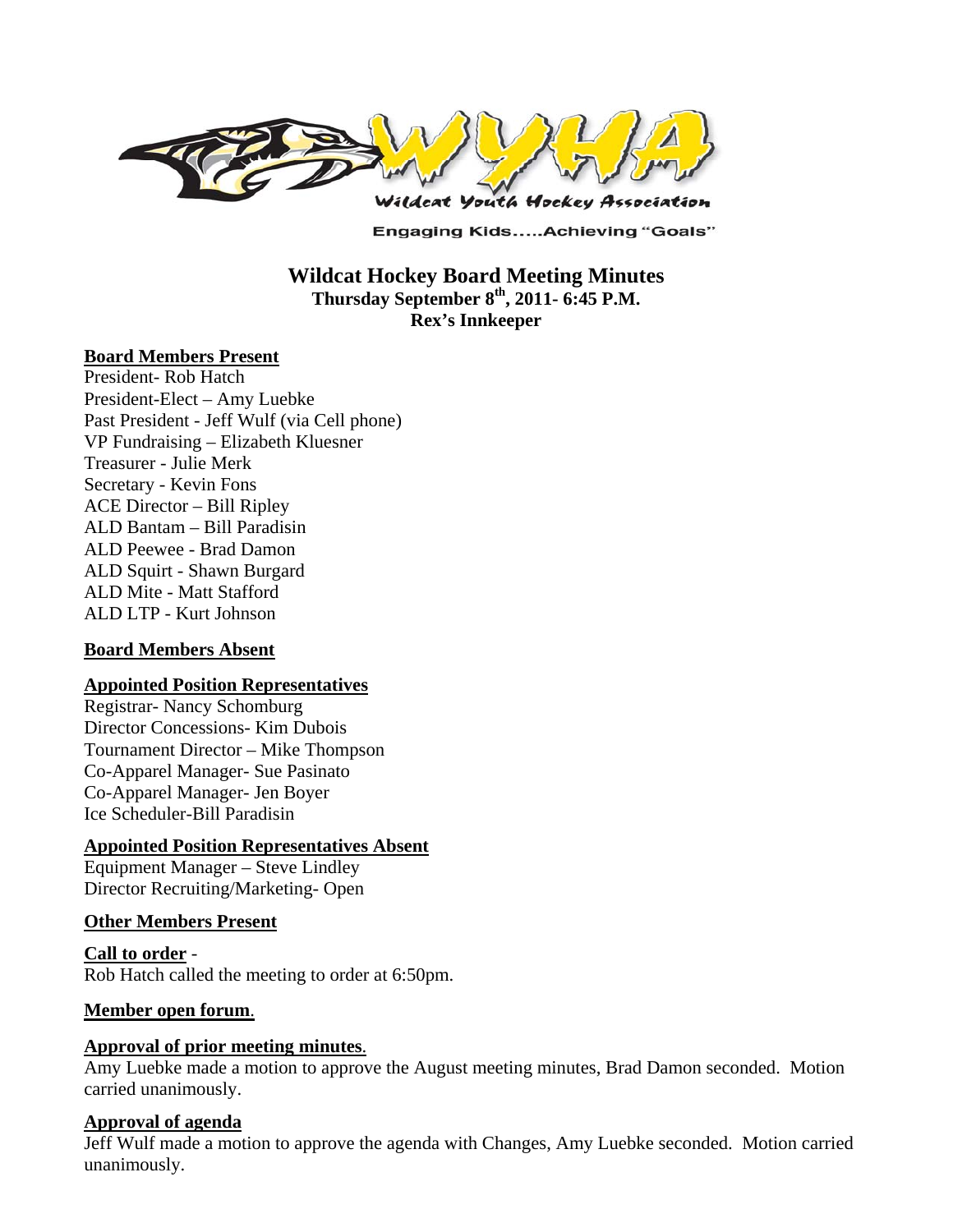# **Reports:**

**Treasurer:** 

Approval of bills –

There were no current outstanding bills this month.

### Scholarship Request -

Julie Merk made a motion to approve a Squirt level scholarship at 75%, Brad Damon seconded. Motion carried unanimously.

Reviewed Current Statements.

## **LTS:**

Capital Skating school is lined up but there is a conflict the 10/15/11 session which we will need to cover with coaches.

## **LTP: Ads / Recruiting**

Flyers are going out to Waunakee, Deforest, Poynette and Lodi Schools.

### **Mini-Mite: Skater Numbers / Responses**

Based on the meeting with region clubs on the Mite program, Mini Mite should be U6. Kurt should call the 2 families signed up for MM with older skaters and try to get them to move to Mite. Kurt needs to call all un-registered families and try to get registrations. Need to recruit coaches (2 per team) as they will need to get certification on 10/16/11.

## **Mite ALD : Skater Numbers / Responses**

Need to call all unregistered 7 and 8 year olds and try to get registrations. Need to recruit coaches (2 per team) as they will need to get certification on 10/16/11.

# **Squirt ALD:**

Nothing to report.

**Pee Wee :**  Nothing to report.

### **Bantam: Status of 2 patriots players**

Patriots have committed 2 players to us, Rob Hatch and Patriots need to get WAHA in the loop.

### **Equipment :**

Steve was absent so this was tabled until next meeting. Goalie Equipment – inventory, order additional, replace. Tracking system in place for rental gear his year?

### **Fundraising:**

- Raffle tickets are printed and will be distributed this weekend. (Mites will need to be contacted to pick up at the rink at one of the tryout days)
- We have helmet and window decals which we will sell at tryouts.
- MG&E donated \$500 towards the tournaments.
- Working with Jenny Ripley on Pictures need to try to get some time at the rink for the photos (possibly a Sunday Evening?)

### **Apparel:**

We are good for Learn to Skate Jerseys, Pineys are taken care of for tryouts.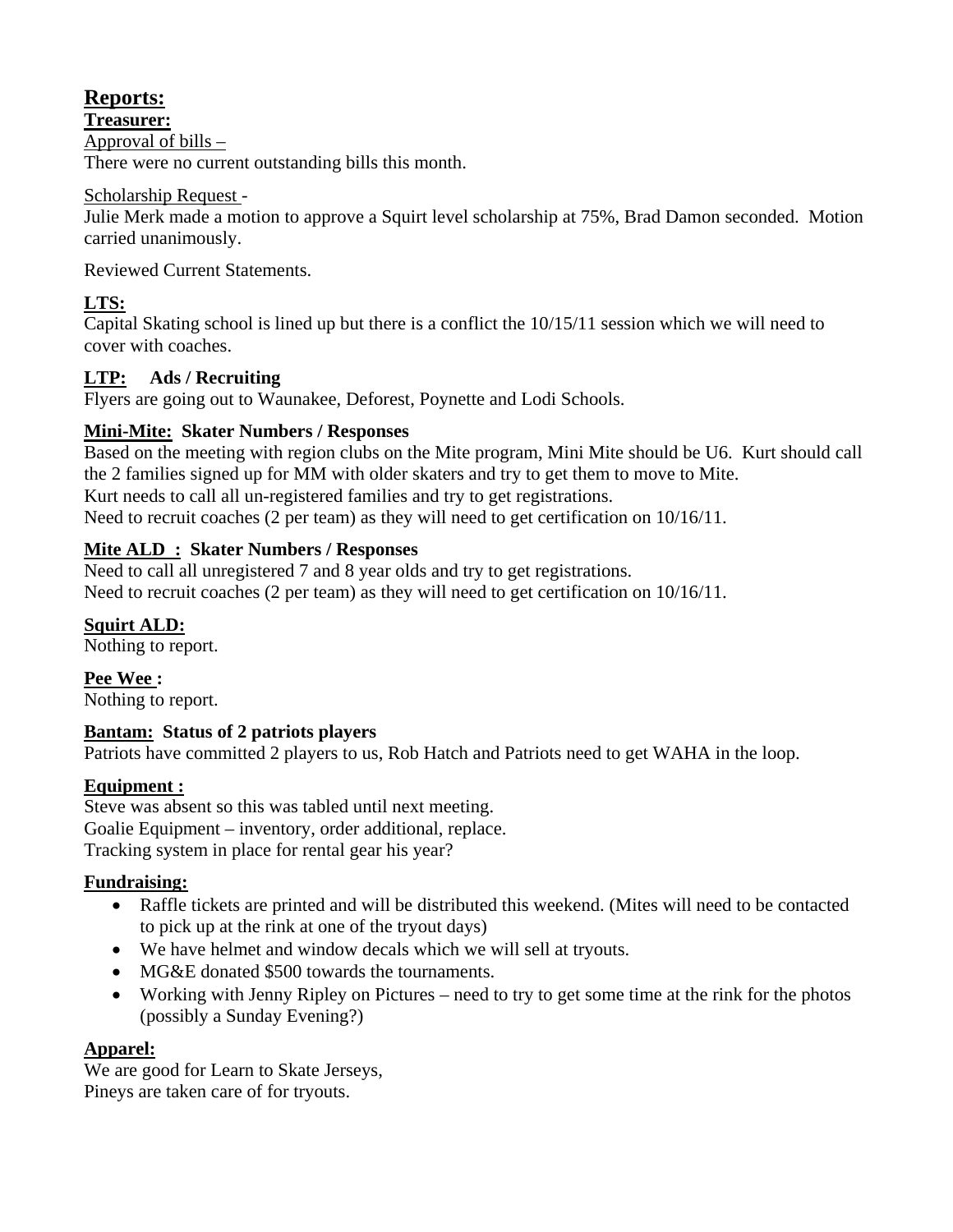### **Registrar-**

Update on Registration Numbers (includes families not registered but confirming they will be back)

LTS 8 (Kurt need to e-mail / call unregistered skaters) LTP 4 (Kurt need to e-mail / call unregistered skaters) MM 18 (Kurt need to e-mail / call unregistered skaters) Mite 36 (Matt need to e-mail / call unregistered skaters) Squirt 50 PeeWee 41 Bantam 21

### **Ice scheduler-**

Update on Ice: Small changes continue to be made, getting close.

#### Start of Season (Rob Hatch)

We will start the week of  $10/11/11$  knowing we may have poor attendance until conflicting sports are done.

### **Marketing Director:** (OPEN)

Nothing to report

### **Tournament Director:**

WAHA is deciding on Mite full ice tournaments – they do not want to sanction as it does not follow ADM and USA Hockey. They will sanction ½ and cross ice.

Three other local clubs are looking at Mite Tournaments the same week we are scheduled. Need to review what we want to do here.

#### **Concessions Director:**

We will do Concessions training during the  $9/25/11$  tryout day.

#### **Ace Director:**

Update on Coaches – (prospects / Stipend)

PeeWee A – Hired former UW Women's player Kelly Nash

Bantam A – In the process of Hiring Former UW Men's Player Craig Johnson

Bantam B – reviewing other potential candidates.

Need to recruit coaches at Mini-Mite and Mite level to make sure they have certifications in place for the season as the classes are before their season starts.

#### Coaches Handbook (Complete)

It is complete and on the coaches tab of the website.

#### Coaches Certification

CEP classroom classes are scheduled for 10/16/11 in Madison, there are alternate dates in other areas of the state. Online age specific modules are being added one level per week.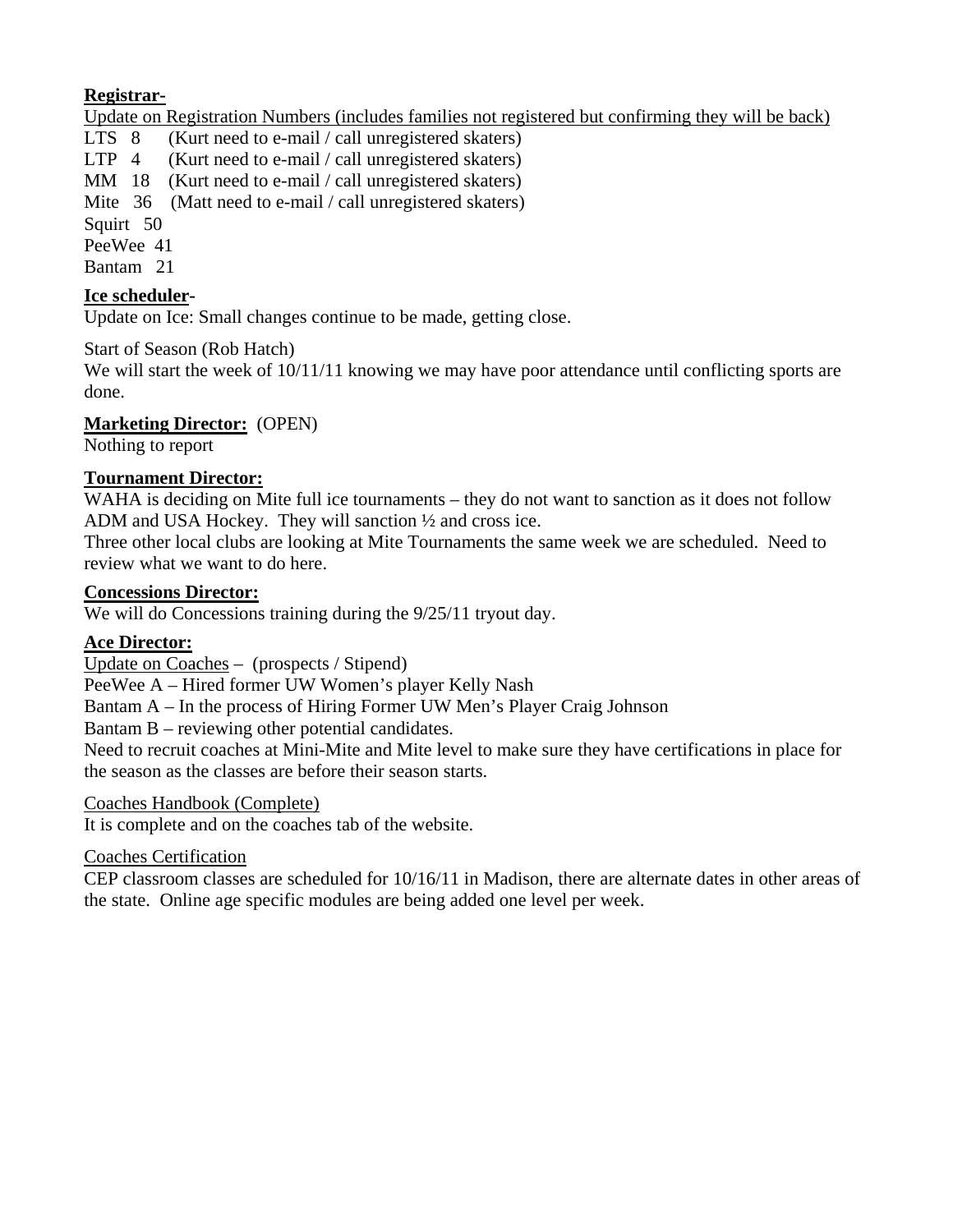### **Old Business:**

Girls Hockey Day - October 2? (Mike Thompson) DC Diamonds did not respond, we will not plan anything this year.

## USA Try Hockey Free Day November 5 (Rob Update)

We have 1.5 hours of ice donated by the rink, USA hockey provides jerseys, goodie bags, marketing materials, etc. Targeted at new skaters ages 4-9 (no skaters registered with WYHA should take part). Mike Thompson, Amy Luebke, and Rob Hatch to organize.

### Board Handbook (Kevin / Amy)

Board Handbook is complete; it is a working document and may be revised as we go to add missing duties and tasks. It is a high level document and covers major responsibilities and critical tasks not everything done at a detailed level.

### **New Business:**

## Volunteer Hours for Special Rink Project

Amy Luebke made a motion to grant up to 8 hours for a special rubber flooring project at the rink to a individual in the club. Bill Ripley seconded. Vote 10 for, 1 opposed motion passed.

### Volunteer Hours for Apparel (Rob)

Kurt Johnson made a motion to grant the full 20 hours to each apparel manager this season. Brad Damon seconded. Vote 8 for, 3 against motion passed.

### Keep or remove new skater discount for next season?

Kurt Johnson made a motion to remove the first year skater 20% discount moving forward. Julie Seconded. Motion carried unanimously.

### E-mail addresses for club positions – WYHAxxxx@gmail.com (Kevin)

Kevin Fons will create e-mail addresses for all positions that will follow the position over time, when a person leaves a position, the account and password will be moved to the new person.

### Chairpersons needed:

- Ad Salesperson Sell ads for the parent and tournament directories. 20 hours
- Tournament Program Designer 10 hours
- Tournament goodie Bag Chairperson collect items and coordinate the creation of goodie bags for the tournaments – 20 hours.

### Storage Locker Shelves:

Need the shelves built soon so we can inventory the goalie equipment. Rob to work with Amy and Steve Lindley to get this done this month.

### Tryout food for skaters and evaluators

Nancy will help Amy coordinate the food for the skaters and evaluators for the 9/25/11 tryout date.

### Spirit Days

Wildcat Hockey Spirit Day (wear your WYHA spirit wear to school) – 9/22/11 Wildcat Hockey Jersey Day (wear your game jersey to school) – 11/4/11